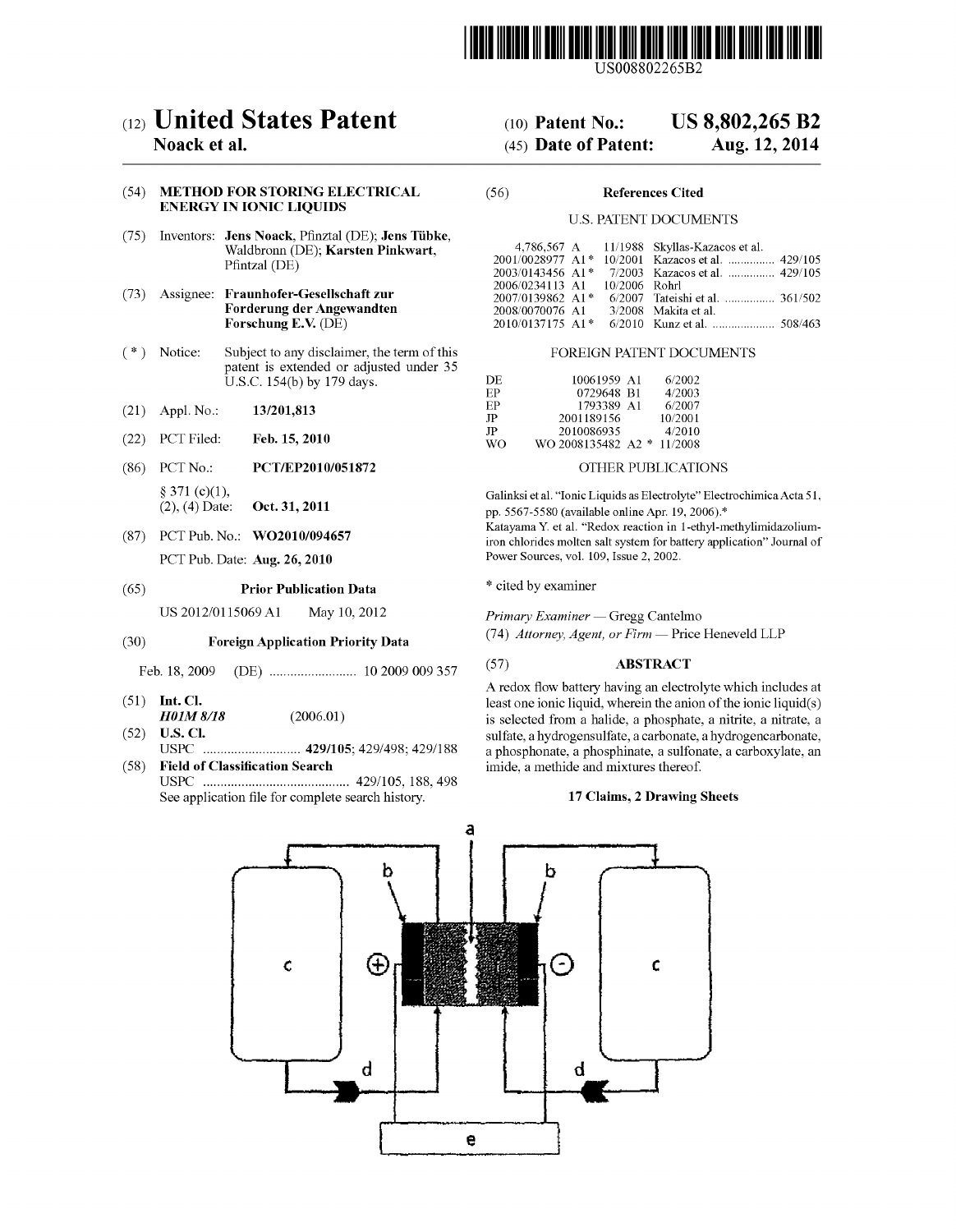

Figure 1.



Figure 2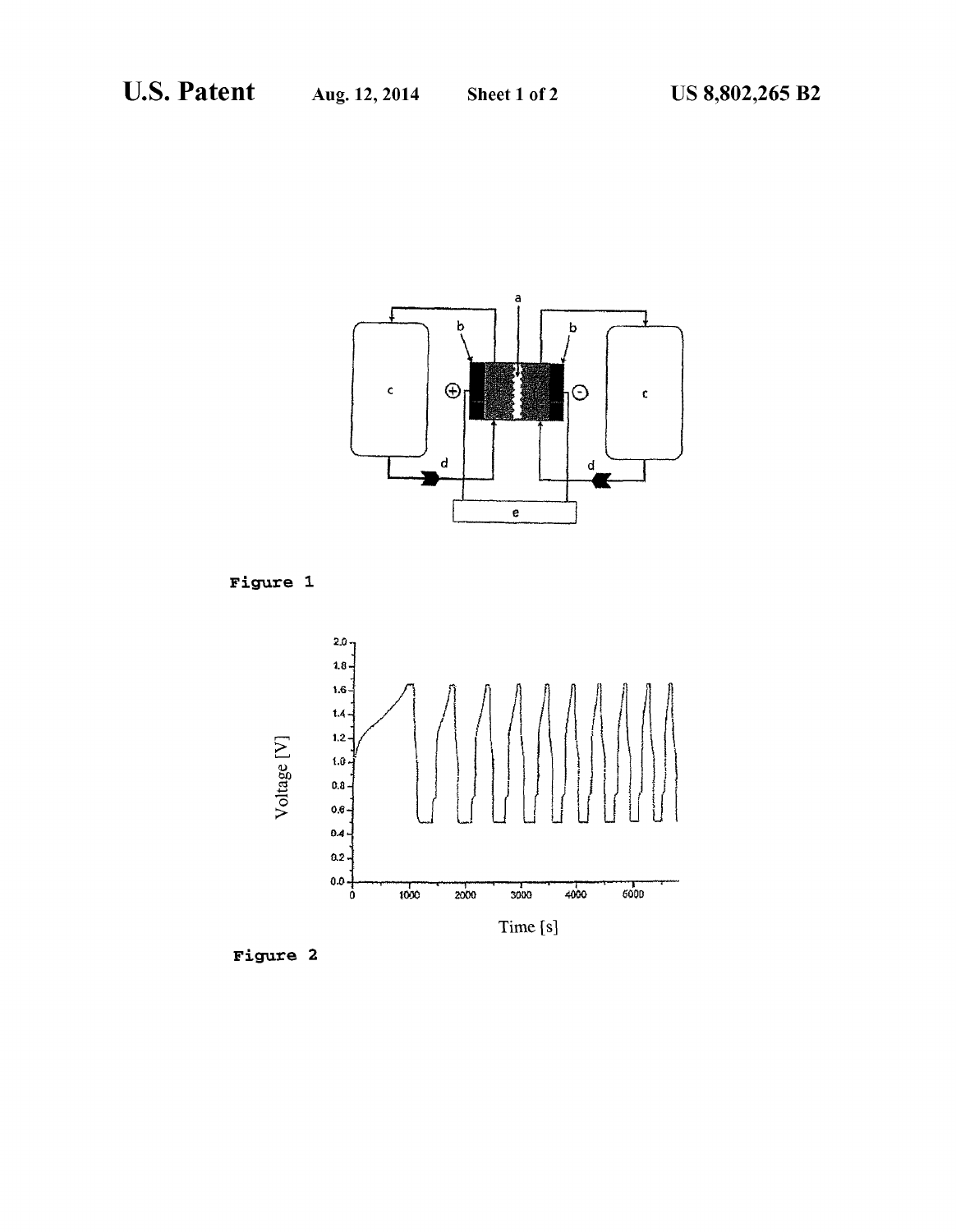

Figure 3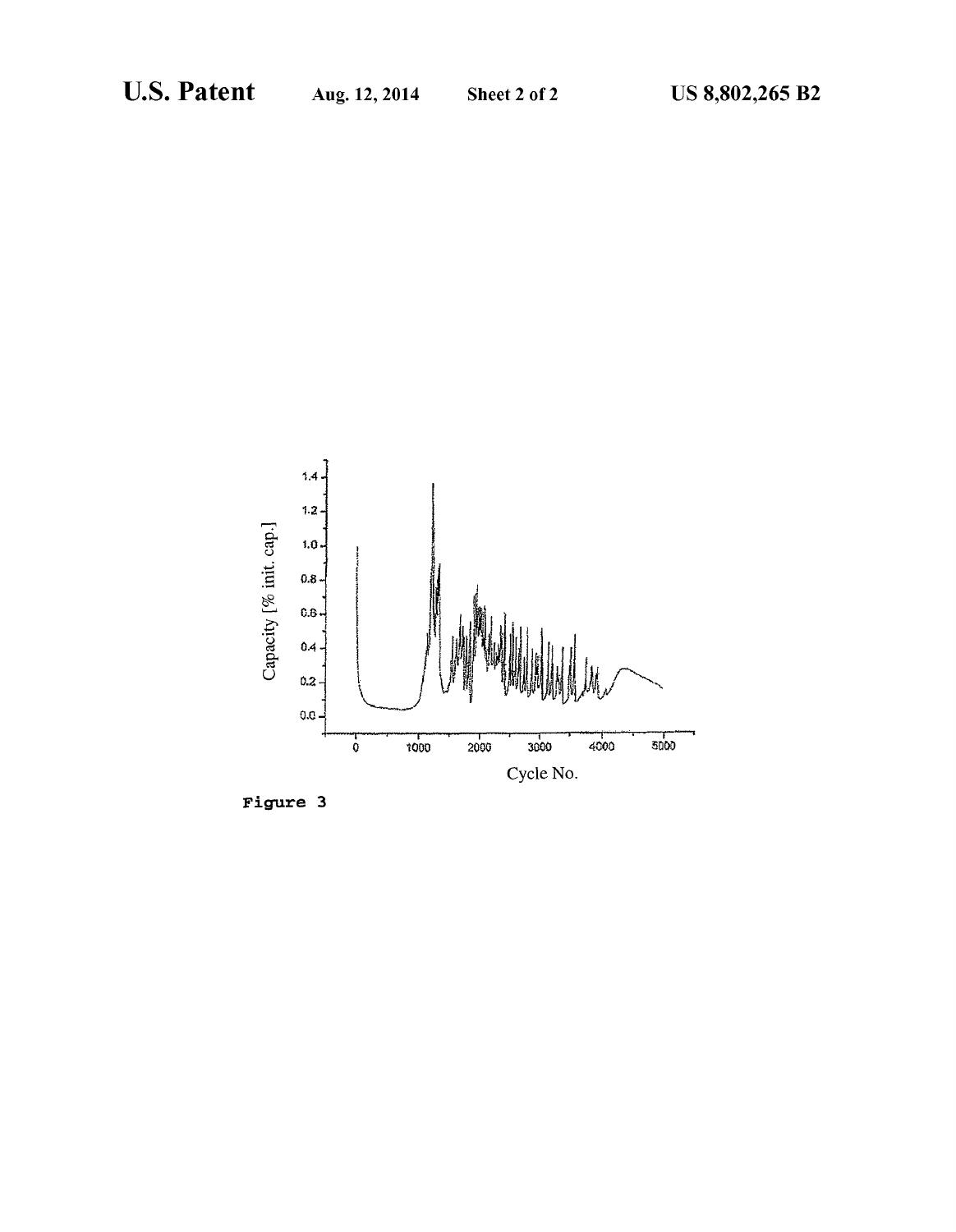#### **METHOD FOR STORING ELECTRICAL** ENERGY IN IONIC LIQUIDS

Electrical energy can be stored by various processes. One option is the conversion of electrical energy to chemical energy by chemical reactions at electrode surfaces by electrical current. This method of storing energy is utilized indus trially on a large scale in secondary batteries (accumulators).

A secondary battery is an electrochemical cell consisting of two half-cells which are in turn separated by an ion-con- 10 ducting separator. The separator ensures charge balance, but prevents mass transfer between the half-cells. During the storage operation, a reduction of the active substance takes place in the negative half-cell, and an oxidation in the positive half-cell. In the storage operation, electrons thus flow from 15 ing reaction equation: the positive half-cell into the negative half-cell, and in the reverse direction in the discharging operation.

In order to enable balancing of the charge and movement of the ions, a liquid Substance or Substance mixture, referred to as electrolyte, is needed in both half-cells as anion conductor. The electrode is the phase boundary between electrical con ductor and ionic conductor. The active material may be the electrode itself, a substance dissolved in the electrolyte or substances intercalated into the electrode material.

If the active material of negative electrolyte (anolyte) and 25 positive electrolyte (catholyte) consists of substances dissolved in the electrolyte, the case arises in this type of battery that the amount of energy and power can be scaled indepen dently of one another, since the electrolyte can be conducted from reservoir vessels past the electrodes. This type of elec- 30 trochemical energy store is called a redox flow battery.

The general chemical reactions are as follows:

 $A^{m}+ze^{-} \longrightarrow A^{m-z}$ anolyte

#### $K^n \longrightarrow K^{n+z} + ze^-$ catholyte

The electrolyte of redox flow batteries consists typically of mineral acids or organic acids dissolved in water. As a result of the use of water as a constituent of the electrolyte, a potential window of approx.  $-0.5 \text{ V}$  to  $1.2 \text{ V}$  is possible with 40 graphite electrodes relative to a standard hydrogen electrode. Beyond these limits referred to as the potential window, decomposition of water sets in, and hence destruction of the water-based electrolyte, evolution of gas and loss of effi ciency. The overall voltage of a water-based redox flow bat 45 tery with graphite electrodes is thus limited to max. 1.7V.

However, there exist combinations of redox pairs in which a higher voltage than 1.7 V is established. In order to be able to use these combinations of redox pairs as electrochemical energy stores, it is necessary to use nonaqueous electrolytes, 50 as is possible with organic acids, or to find new electrode materials with a higher potential window. Because  $P=U^*I$ , the increase in the Voltage is associated with a rising power den sity and, because W=U\*I\*t, a rise in energy density is pos sible.

The energy density of redox flow batteries depends on the solubility of the redox pairs. For a maximum energy density, the redox pairs are at the limit of solubility in the electrolyte. One type of redox flow battery is the vanadium redox flow battery. The reaction equation of such a vanadium redox flow 60 battery is as follows:

#### $\text{VO}_2^+ + 2\text{H}^+ + \text{V}^{2+}$   $\longrightarrow$   $\text{VO}^{2+} + \text{H}_2\text{O} + \text{V}^{3+}$

In this electrochemical energy store, Vanadium is used in different oxidation states in the positive (catholyte) and in the 65 negative (anolyte) electrolytes. In the case of use of aqueous sulphuric acid as the solvent, the concentration of vanadium is

limited to approx. 1.6 mol/l. The reason for this lies in the limited solubility of divanadyl cations  $(VO<sub>2</sub><sup>+</sup>)$  in aqueous sulphuric acid. At temperatures above  $40^{\circ}$ C., according to the equation, as a function of time and the ratio of vanadyl/ divanadyl cations (VO<sup>2+</sup>/VO<sub>2</sub><sup>+</sup>), solid vanadium pentoxide  $(V<sub>2</sub>O<sub>5</sub>)$  forms from dissolved divanadyl cations  $(VO<sub>2</sub><sup>+</sup>)$  in the catholyte and is no longer available for the chemical reac tions, thus reducing the power and capacity of the store and causing a pressure rise in the catholyte as a result of the filtering effect of the graphite felt in the positive half-cell.

$$
2\text{VO}_2^+ + \text{H}_2\text{O} \longrightarrow \text{V}_2\text{O}_5 + 2\text{H}^+
$$

Divanadyl cations  $({\rm VO}_{2}^+)$  form in a vanadium redox flow battery during the charging operation according to the follow

$$
VO^{2+} + H_2O \longrightarrow \text{VO}_2 + e^- + 2H^+
$$

In aqueous systems, carbon in its diamond, graphite and glassy carbon polymorphs has a great electrochemical poten window must not enter into any passivating layers or side reactions. For this reason, it is customary in redox flow bat teries to use graphite electrodes in order to prevent decomposition of water. On the other hand, organic acids, for example methane-sulphonic acid, are used as an electrolyte constituent, in order to be able to use redox pair combinations beyond the limit of 1.7 V.

35 ers. Since, however, an electrochemical potential window of The electrochemical potential window, i.e. the voltage range between formation of oxygen and hydrogen, i.e. the decomposition (electrolysis) of water in relation to the stan dard hydrogen electrode, depends on the material of the electrode. Metallic electrodes usually have a much lower potential window than carbon-based electrodes composed of graphite, or form passivating, i.e. performance-reducing, lay maximum width is required for use of redox pairs, as already explained above, carbon is employed in its diamond, graphite and glassy carbon polymorphs. Pure graphite electrodes have a much lower stability and electrical conductivity compared to metals. To increase the stability, composite materials com posed of graphite/polymer mixtures are used. However, the use of polymers leads in turn to a decrease in the electrical conductivity and hence to performance losses as a result of resistance losses.

Generally, the energy density of a redox flow battery depends directly on the solubility of the redox pairs in the electrolyte. In order to increase the solubility, acids or bases are used in relatively high concentrations as constituents of the electrolyte, or stabilizers are added.

As already discussed above, the precipitation of vanadium pentoxide is a problem in vanadium redox flow batteries. In order to prevent such precipitation of Vanadium pentoxide, four measures are particularly employed in the prior art.

55 between 0° C.<T<40° C. At T<0° C., the aqueous electrolyte 1. The working temperature of the battery system is fixed begins to be converted to the solid state, the viscosity of the electrolyte increasing from the working range with falling temperature. Freezing of the electrolyte causes destruction of the battery. At temperatures above 40°C., irreversible pre cipitation of Solid vanadium pentoxide arises. Restriction of the temperature within this working range means monitoring the temperature and regulating the temperature of the system. Firstly, it has to be ensured, for example by heating, that the electrolyte does not freeze and hence the system is destroyed, and, secondly, the temperature in the reaction space must not rise above 40° C. It may be necessary to ensure this by cooling.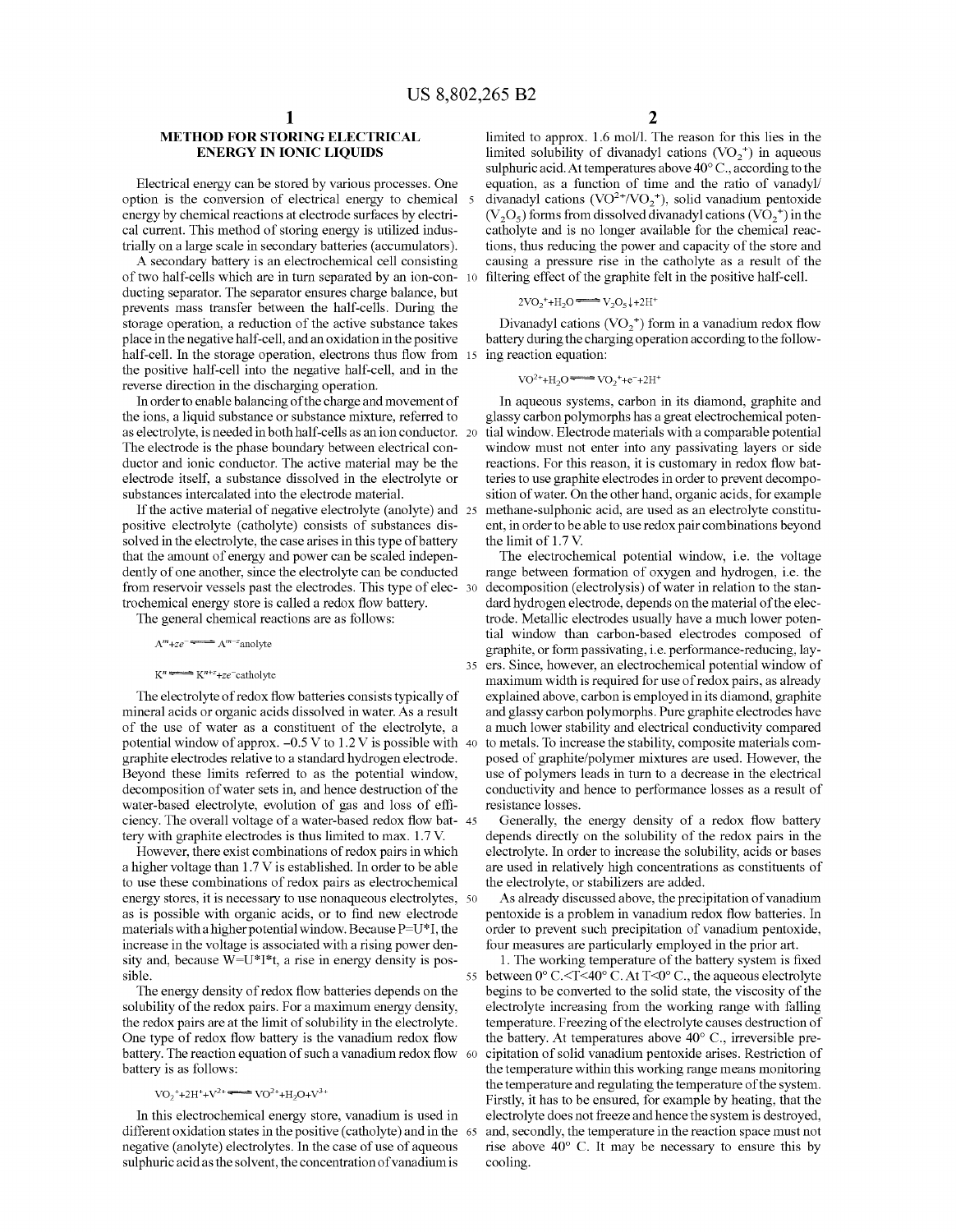2. The precipitation of Solid Vanadium pentoxide depends on the ratio of vanadyl/divanadyl cations. The higher the concentration of divanadyl cations, which increases in the charging operation, the higher the probability of precipitation of solid vanadium pentoxide even within the temperature 5 limits of 0° C.<T<40° C. For this reason, at a vanadium concentration of >1.6 mol/l in the charging operation, only up to approx. 80% of the vanadyl cations are converted to diva nadyl cations, corresponding to a charge state of 80%.

3. The standard concentration of the vanadium electrolyte 10 is 1.6 mol/1 in 3 M sulphuric acid  $(H_2SO_4)$ . This constitutes a compromise between elevated viscosity at higher sulphuric acid concentrations (elevated energy expenditure for pumps, and hence loss of efficiency) and energy density. Within the temperature limits, the precipitation of vanadium pentoxide is 15 prevented by approx. 0.05 mol/1 phosphoric acid.

4. An increase in the concentration of Sulphuric acid in the electrolyte enables a slightly higher solubility of vanady1/ divanadyl cations. The limits here are approx. 2 M vanadium in 4-5 M sulphuric acid.

The measures outlined above therefore lead to impair ments in the operation of a vanadium redox flow battery.

In this context, it should also be noted that, according to the VANT HOFF RULE (RGT rule), an increase in the tempera ture by  $10 \text{ K}$  causes the reaction rate of chemical reactions to  $25 \text{ K}$ increase by about twofold. An increase in the reaction rate is associated with an increase in the power density. Redox flow batteries work, as far as possible, at temperatures above room temperature. The vanadium redox flow battery is restricted to a temperature of not more than 40°C. by the precipitation of 30 Vanadium pentoxide.

In general, the working temperature is limited to well below the boiling temperature of the electrolyte since the rapidly rising partial pressure of the electrolyte causes a pres sure buildup to set in in the overall system, which can lead to 35 leaks, and the electrolyte can no longer be involved in the reaction. Therefore, the currently customary redox flow bat teries can be operated only in a quite limited temperature range.

It is an object of the present invention to provide a redox 40 flow battery in which the above-described disadvantages are very substantially avoided and improved variability in the selection of the operating parameters, for example operating temperature or selection of the electrode material, is enabled.

invention by the provision of a redox flow battery comprising an electrolyte which comprises at least one ionic liquid. This object is achieved in accordance with the present 45

In the context of the present invention, the term "redox flow battery' is used in its usual meaning. The basic structure of a redox flow battery is known to those skilled in the art.

The redox flow battery stores electrical energy in chemical compounds and is therefore related to the accumulators. In ing electrolytes circulate in two separate circuits between which an exchange of charge is possible in the battery by 55 means of a membrane or separator. The electrolytes are stored outside the battery in separate vessels or tanks, as a result of which the energy stored no longer depends on the size of the cell, and hence energy and power can be scaled separately.

In unison with a conventional redox flow battery, the inven-  $\frac{60}{20}$ tive redox flow battery therefore has a positive half-cell, a negative half-cell, a separator which separates the two half cells, two electrodes, and two electrolyte vessels outside the cells.

As already discussed above, the separator ensures charge 65 balance, but prevents mass transfer between the half-cells. During the storage operation, a reduction of the active sub-

stance takes place in the negative half-cell, and an oxidation in the positive half-cell. In the storage operation, electrons thus flow from the positive half-cell to the negative half-cell, and in reverse direction in the discharging operation.

FIG. 1 shows, by way of example, the basic structure of a redox flow battery with (a) an ion-conducting separator, (b) electrodes, (c) electrolyte vessels, (d) electrolyte pumps, (e) an electrical source/sink and (f) positive and negative halfcells.

In the context of the present invention, the term "ionic liquid" is used in its usual meaning, i.e. ionic liquids are understood to mean organic ionic compounds composed of an organic or inorganic anion and a Voluminous organic cat ion. If the ionic liquid is in molten form below 100° C. reference is made to RTILS (room temperature ionic liquids). Typical properties of ionic liquids are

high chemical stability,

a wide potential window (high electrochemical stability), high ionic conductivity,

low vapour pressure,

noncombustible,

high thermal stability.

The great range of variation in the organic substituents and the multitude of possible combinations of anions and cations allow the physicochemical properties of ionic liquids to be influenced within a wide range or matched to applications in a controlled manner.

Preferably, both (i.e. the positive and negative) half-cells of the redox flow battery comprise an ionic liquid, and the ionic liquids may be the same or different.

In a preferred embodiment, the electrolyte contains less than 0.05% by weight of water, more preferably less than 0.02% by weight and even more preferably less than 0.01% by weight of water.

The electrolyte is preferably anhydrous.

As a result of the use of anhydrous electrolytes, a greater electrochemical potential window is achievable than in the voltage, the power and the energy density of the system increase.

The content of ionic liquid in the electrolyte can be varied over a wide range and is preferably in the range from 0.1 to 100% by weight. The electrolyte of the inventive redox flow<br>battery preferably consists to an extent of at least 80% by weight, more preferably to an extent of at least 90% by weight and more preferably to an extent of 100% by weight of the ionic liquid(s).

50 ate, antimonite, nitrite, nitrate, sulfate for example sulfate, The anion of the ionic liquid(s) is preferably selected from halide, phosphate, for example hexafluorophosphate, arsen hydrogensulfate, carbonate, hydrogencarbonate, phosphonate, phosphinate, boarate, for example tetrafluoroborate, sulphonate, for example tosylate or methanesulphonate, carboxylate, for example formate, imide, for example bis(trif luoromethylsulphonyl)imide, methide and mixtures thereof.

Examples of preferred anions include: fluoride, hexafluo rophosphate, hexafluoroarsenate, hexafluoroantimonate, tri fluoroarsenate, nitrite, nitrate, sulfate, hydrogensulfate, car-<br>bonate, hydrogencarbonate, phosphate, hydrogenphosphate, dihydrogenphosphate, vinylphosphonate, dicyanamide, bis (pentafluoroethyl) phosphinate, tris(pentafluoroethyl)trifluo rophosphate, tris(heptafluoropropyl)trifluorophosphate, bis [oxalate(2-)]borate, bis[salicylate(2-)]borate, bis[1,2-<br>benzenediolato(2-)-O,O<sup>1</sup>]borate, tetracyanoborate,

tetrasubstituted borate of the general formula  $[BR_aR_b]$  $R_cR_d$ , where  $R_a$  to  $R_d$  are each independently fluorine or a carbon-containing organic saturated or unsaturated, acyclic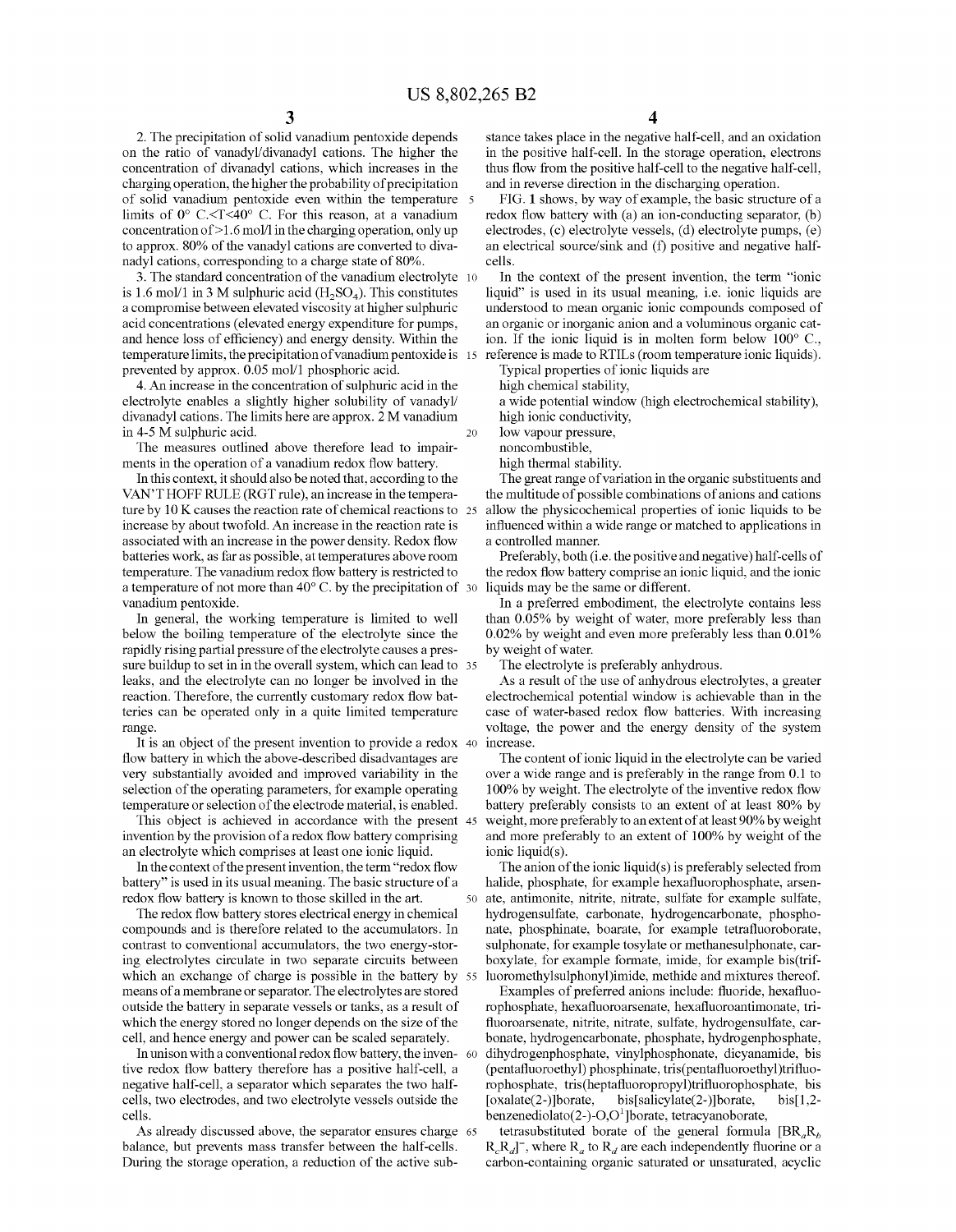or cyclic, aliphatic, aromatic or araliphatic radical which has 1 to 30 carbon atoms and may contain one or more heteroa toms and/or be substituted by one or more functional groups or halogen,

Organic sulfonate of the general formula  $[R_e$ —SO<sub>3</sub>]—, where  $R_e$  is a carbon-containing organic saturated or unsaturated, acyclic or cyclic, aliphatic, aromatic or araliphatic radical which has 1 to 30 carbon atoms and may contain one or more neteroatoms and/or be substituted by one or more  $_{10}$ functional groups or halogen,

carboxylate of the general formula  $[R_f$ —COO]<sup>-</sup>, where  $R_f$  is hydrogen or a carbon-containing organic saturated or unsaturated, acyclic or cyclic, aliphatic, aromatic or araliphatic radical which has 1 to 30 carbon atoms and may contain one or more heteroatoms and/or be substituted by one or more functional groups or halogen, 15

(fluoroalkyl)fluorophosphate,

imide of the general formula  $[R_g$ —SO<sub>2</sub>—N—SO<sub>2</sub>—R<sub>h</sub>]<sup>-</sup>, 20<br> $[R_i$ —SO<sub>2</sub>—N—CO—R<sub>j</sub>]<sup>-</sup> or  $[R_k$ —CO—N—CO—R<sub>j</sub>]<sup>-</sup>, where  $R_{\varrho}$  to  $R_{\iota}$  are each independently hydrogen or a carboncontaining organic saturated or unsaturated, acyclic or cyclic, aliphatic, aromatic or araliphatic radical which has 1 to 30 carbon atoms and may contain one or more heteroatoms and/or be substituted by one or more functional groups or halogen; 25

methide of the general formula

$$
\begin{bmatrix}S^{O_2-R^m}\\|\\Rn-O_2S\end{bmatrix}
$$

where  $R_m$  to  $R_o$  are each independently hydrogen or a carbon-containing organic saturated or unsaturated, acyclic or cyclic, aliphatic, aromatic or araliphatic radical which has 40 1 to 30 carbon atoms and may contain one or more heteroa toms and/or be substituted by one or more functional groups or halogen;

where  $R_n$  is a carbon-containing organic saturated or unsaturated, acyclic or cyclic, aliphatic, aromatic or araliphatic radical which has 1 to 30 carbon atoms and may contain one or more heteroatoms and/or be substituted by one or more functional groups or halogen. Organic sulfate of the general formula  $[R_pO$ —SO<sub>3</sub>]— 45 50

The cation of the ionic liquid(s) is preferably selected from imidazolium, pyridinium, pyrazolium, quinolinium, thiazo lium, triazinium, pyrrolidinium, phosphonium, ammonium, sulphonium and mixtures thereof.

Examples of preferred cations of the ionic liquid include:

quaternary ammonium cations of the general formula  $[NR_1R_2R_3R_4]^+$  where  $R_1$ ,  $R_2$ ,  $R_3$ ,  $R_4$  may be the same or different and are each  $C_{1-12}$ -alkyl or phenyl- $C_{1-4}$ -alkyl, and/ or R1 and R2 together are a substituted or unsubstituted  $C_{4-5}$ -alkenylene radical;

quaternary phosphonium cations of the general formula  $[PR_1R_2R_3R_4]^+$  where  $R_1$ ,  $R_2$ ,  $R_3$ ,  $R_4$  may be the same or different and are each  $C_{1-12}$ -alkyl or phenyl- $C_{1-4}$ -alkyl, and/ or R1 and R2 together are a substituted or unsubstituted  $C_{4-5}$ -alkenylene radical; 65 imidazolium cations of the general formula









pyrazolium cations of the general formula







30

35

55

60

thiazolium cations of the general formula



triazinium cations of the general formula



where n, R and  $R<sup>x</sup>$  are each defined as follows: n is 0, 1, 2, 3 or 4:

R is hydrogen,  $C_{1-12}$ -alkyl or phenyl- $C_{1-4}$ -alkyl;

 $R^x$  is a C<sub>1-6</sub>-alkyl, halogen, amino, cyano, C<sub>1-4</sub>-alkoxy, carboxylate or sulfonate.

Ionic liquids offer the possibility of dissolving redox pairs and using them as electrolyte in redox flow batteries.<br>The redox pair for the positive half-cell is preferably

The redox pair for the positive half-cell is preterably<br>selected from  $V^{4+}/V^{5+}$ ,  $F_2/F^-$ ,  $O_2/O^2$ ,  $O_3/O_2$ ,  $Ag^{2+}/Ag^+$ ,<br> $Co^{3+}/Co^{2+}$ ,  $N_2O/N_2$ ,  $Ce^{4+}/Ce^{3+}$ ,  $Au^+/Au$ ,  $Mn^{7+}/Mn^{4+}$ ,  $Ni^{4+}/Ni^{2+}$ ,  $Mn^{3+}/Mn^{2+}$ ,  $Pb$  $V^{\prime\prime}$ , Ru<sup> $\prime\prime$ </sup>/Ru<sup>-</sup>, Sn<sup>-</sup>/Sn<sup>-</sup>, Cl<sub>2</sub>/C1 and  $I_2/I$ .

The redox pair for the negative half-cell is preferably selected from  $V^{3+}/V^{2+}$ ,  $N_{\text{D}}^{8+}/N_{\text{D}}^{3+}$ , Sn<sup>4+</sup>/Sn<sup>2+</sup>/Sn<sub>2</sub><sup>+</sup>/Sn<sub>2</sub><sup>+</sup>/Sn<sub>2</sub><sup>+</sup>/Sn<sub>2</sub><sup>+</sup>/Snt, Ba<sup>2+</sup>/  $Ba, Ce^{3+}/Ce, Zn^{2+}/Zn, As^{3+}/As^{3+}, U^{4+}/U^{3+}, Sb^{3+}/Sb^{3+}, S^{4+}/Zn, A^{3+}/Zn, A^{3+}/Zn^{3+}, Q^{4+}/U^{3+}, Sb^{3+}/Sb^{3+}, S^{4+}/Zn, A^{3+}/Zn, A^{3+}/Zn^{3+}, Q^{4+}/U^{3+}, Q^{4+}/Zn^{3+}, Q^{4+}/Zn^{3+}, Q^{4+}/Zn^{3+}, Q^{4+}/Zn^{3+}, Q^{4+}/Zn^{3+}, Q^{4+}/Zn^{3+}, Q^{4+}/Zn^{3+}, Q^{4+}/Zn$  $S^{2+}$ , Ti<sup>4+</sup>/Ti<sup>2+</sup>, In<sup>3+</sup>/In<sup>2+</sup>, Ni<sup>4+</sup>/Ni<sup>2+</sup>, S/S<sup>2-</sup>, Cr<sup>3+</sup>/Cr<sup>2+</sup>, In<sup>2+</sup>/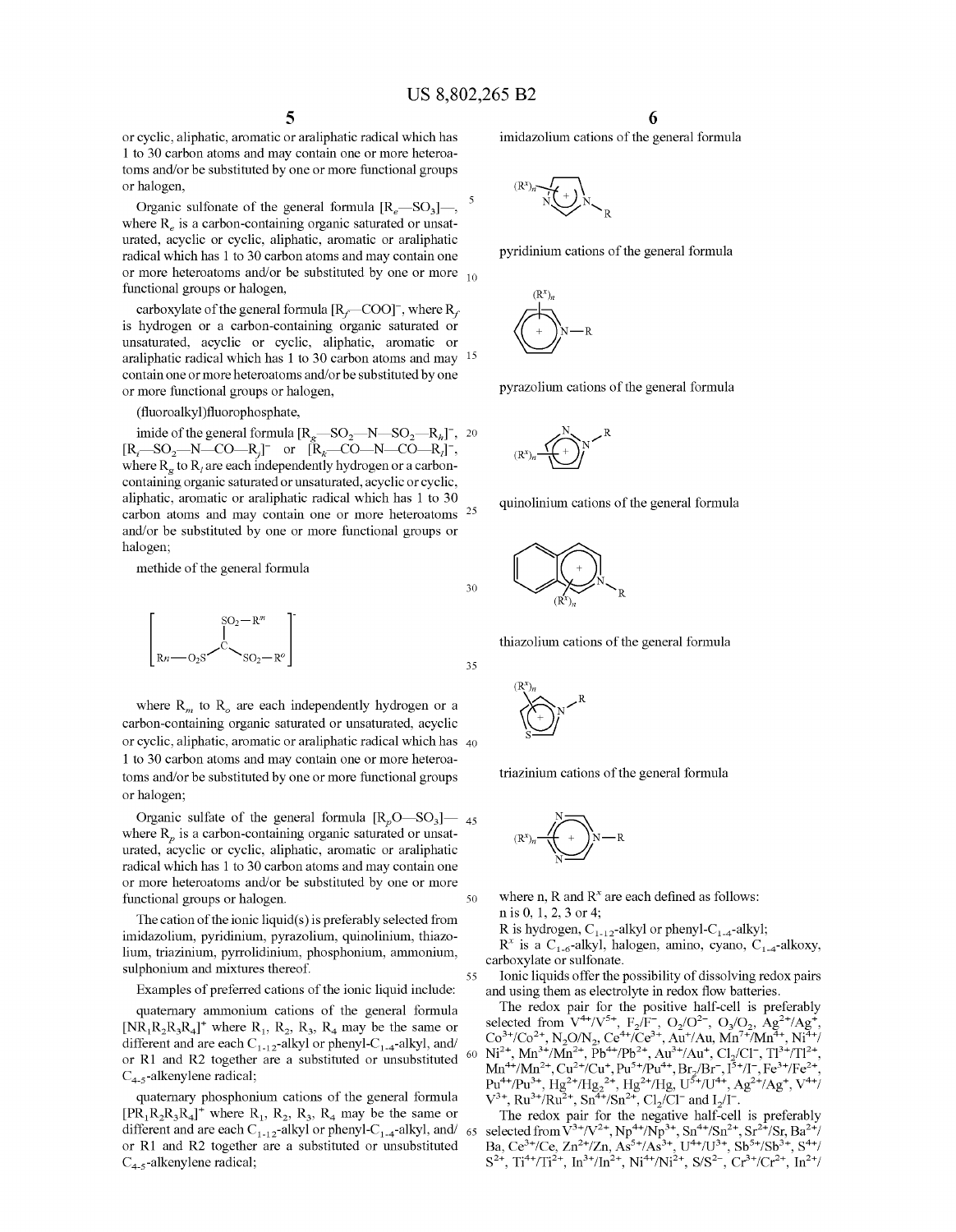10

25

30

65

7<br>
In<sup>+</sup>, Ti<sup>3+</sup>/Ti<sup>2+</sup>, Eu<sup>3+</sup>/Eu<sup>2+</sup>, Pb<sup>2+</sup>/Pb, Tl<sup>+</sup>/Tl, Ti<sup>4+</sup>/Ti<sup>3+</sup>, Na<sup>+</sup>/Na, Li<sup>+</sup>/Li, K<sup>+</sup>/K, Mg<sup>+</sup>/Mg, Mg<sup>2+</sup>/Mg, Ca<sup>+</sup>/Ca, Ca<sup>2+</sup>/Ca, Sr<sup>+</sup>/Sr and  $Be^{2+}/Be$ .

In a preferred embodiment, the redox flow battery is a vanadium redox flow battery, which means that the redox pair used for the positive half-cell is  $V^{4+}/V^{5+}$ , and the redox pair used for the negative half-cell is  $V^{3+}/V^{2+}$ .

In further preferred embodiments, the following redox

flow batteries can be mentioned by way of example:<br>iron-chromium redox flow battery positive half-cell:  $Fe^{2+}/Fe^{3+}$ ; negative half-cell:  $Cr^{2+}/Cr^{3+}$ <br>cerium-vanadium redox flow battery positive half-cell:  $Ce^{3+}/Ce^{4+}$ ; negative half-cell:  $V^{2+}/V^{3+}$ <br>iron-titanium redox flow battery positive half-cell:  $Fe^{2+}/Fe^{3+}$ ; negative half-cell: Ti<sup>3+</sup>/Ti<sup>4+</sup> polysulphide-bromide redox flow battery positive half-cell:  $Br_2/Br$ ;<br>negative half-cell  $S_4^2/S_2^2$ vanadium-bromide redox flow battery<br>positive half-cell:  $Br_2/Br^-$ ; negative half-cell:  $V^{2+}/V^{3+}$ <br>zinc-bromine redox flow battery positive half-cell:  $Zn/Zn^{2+}$ ; negative half-cell:  $Br<sub>2</sub>/Br<sup>-</sup>$ 

In a preferred embodiment, the vanadium redox flow bat tery has an operating temperature in the range from -30°C. to 400 $^{\circ}$  C., more preferably in the range from  $-20^{\circ}$  C. to 200 $^{\circ}$  C. In a preferred embodiment, the operating temperature of the vanadium redox flow battery is above 40° C., even more preferably above 50° C. 35

Preferably, the concentration of the vanadium ions in the electrolyte in the vanadium redox flow battery is in the range from 0.1 mol/l to 10 mol/l, even more preferably in the range from 0.1 mol/l to 5 mol/l. In a preferred embodiment, the concentration of the vanadium ions in the electrolyte is above  $\sim$   $40$ 2 mol/l, even more preferably above 3 mol/l.

As already discussed above, solid vanadium pentoxide is formed in the conventional vanadium redox flow battery at temperatures above 40° C. and concentrations of vanadium erably anhydrous ionic liquids, the formation of solid vanadium pentoxide does not take place. It is thus possible to This leads to higher energy densities in a vanadium redox flow battery. In addition, the working range of the battery can 50 be extended above 40° C., which leads to a higher power density. above 1.6 mol/l. As a result of the use of ionic liquids, pref- 45

Ionic liquids have different melting and boiling points from water and acids and bases dissolved in water. This gives rise to different working ranges which cannot be attained with 55 invention in detail. aqueous electrolytes. For instance, it is possible to achieve operating temperatures well above the boiling point of water (100° C.), combined with higher power densities. Any cool ing and monitoring devices can be dispensed with. It is like wise possible with ionic liquids to attain operating tempera- 60 tures below the freezing point of water  $(0^{\circ} \text{ C})$ . This allows any heating of the system to be dispensed with.

In a preferred embodiment, the redox pair is formed by the ionic liquid in at least one half-cell, preferably in both half-cells, of the redox flow battery.

Ionic liquids can themselves form the redox pairs. As a result, it is no longer necessary to dissolve substances as redox pairs up to the limit of their solubility in a liquid, but rather it is possible to use the solvent itself as the electrolyte and redox pair.

This offers the advantage that the energy density of the system no longer depends on the solubility of the redox pairs it the electrolyte and the voltage, but rather on the molar mass of the ionic liquids and the voltage which is established. It is thus possible to achieve much higher energy densities than in current systems with aqueous electrolytes.

 $_{15}$  minium alloys. In a preferred embodiment, the inventive redox flow bat tery has metallic electrodes. The metal is preferably selected from iron, iron alloys, copper, copper alloys, nickel, nickel alloys, zinc, zinc alloys, silver, silver alloys, aluminium, alu-

The use of ionic liquids with a very low water content or anhydrous ionic liquids allows the decomposition of water to be completely or at least substantially avoided. The potential window is within the decomposition of the ionic liquids. In contrast to aqueous electrolytes, it is thus possible to use metallic electrodes.

Alternatively, the electrode in a further preferred embodi ment consists of diamond or indium tin oxide (ITO). These electrode materials are chemically inert toward a multitude of substances, and mechanically stable.

The electrodes are either applied by means of known coat ing processes (e.g. CVD, PVD) to a suitable substrate or produced separately, and pressed with the substrate. The latter variant is used when no coating processes are available for the desired substrate.

To establish the desired electrical conductivity, electrodes of diamond are preferably doped with boron, nitrogen and/or phosphorus. The selection of the dopant and the degree of doping can be used to adjust the electrical conductivity.

In a preferred embodiment, the electrolyte of the inventive redox flow battery does not have any addition of stabilizers and/or acids or bases.

Redox pairs in ionic liquids have different solubilities from those in aqueous systems. In addition, the solubilities of the ionic liquids also differ very greatly from one another. Redox pairs can have a higher solubility in ionic liquids than would be possible in aqueous systems. Stabilizers or the addition of acids or bases can be dispensed with.

The separator between the two half-cells is preferably selected from NAFION: Fumasep FAP, FAD, FAB, FKE, FKS, FKB, FTCM-A, FTCM-E, FKL, FAA, FTAM-E, FTAM-A, FAS, FBM; microporous separators.

In a further aspect, the present invention relates to the use of an electrolyte which comprises an ionic liquid in a redox flow battery.

With regard to the preferred properties of the ionic liquid, of the electrolyte and of the redox flow battery, reference may be made to the above remarks.

The examples described hereinafter illustrate the present

#### EXAMPLES

In the example described hereinafter, 2-hydroxyethyl-am monium formate was used as the ionic liquid and solvent for inorganic salts in a redox flow battery.

In each case 0.5 mol of vanadium(III) chloride  $(VCl<sub>3</sub>)$  was dissolved in 2×50 ml of 2-hydroxyethylammonium formate.<br>In the two solutions the trivalent vanadium was electrolytically reduced to  $V^{2+}$  or oxidized to  $V^{4+}$  at carbon electrodes by means of a flow cell. A further solution of 0.5 mol of  $\text{VC1}_3$ in 50 ml of 2-hydroxy-ethylammonium formate served, with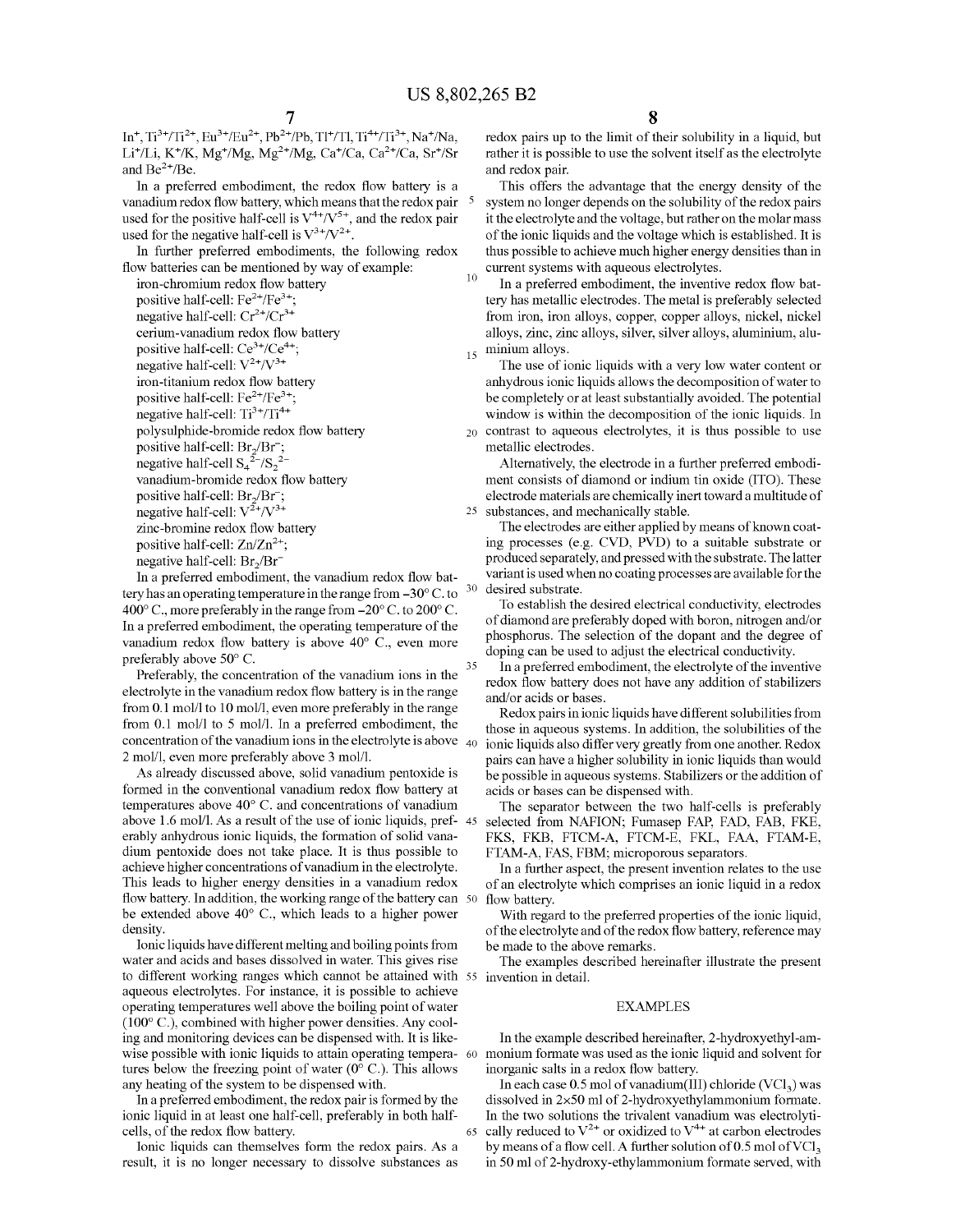$\mathcal{L}_{\mathcal{L}}$ 

55

60

the electrolytically prepared  $V^{4+}$  solution, as a starting electrolyte for the energy storage and energy withdrawal experi ments

The  $V^{3+}$  solution served as the anolyte and was introduced by means of a pump into the negative half-cell of an electro-<br>chemical flow cell. The  $V^{4+}$  solution served as the catholyte and was introduced into the positive half-cell of the flow cell. The solutions were not subjected to any further pumping through the cell in circulation. By means of a battery test system, the cell was charged and discharged statically with a 10 maximum current density of  $5 \text{ mA/cm}^2$  within the limits of 0.5 V-1.65 V. Nearly 9000 cycles were completed. In FIG. 2, the Voltage profile of the first 10 charging and discharging cycles is plotted.

FIG.3 shows the profile of the discharging capacity, based 15 on the first discharging capacity, of the first 5000 charging and discharging cycles.

FIG. 2 shows the first ten charging and discharging curves of a steady-state vanadium redox flow battery with 2-hy droxyethylammonium formate as the solvent. The cell was charged galvanostatically with a constant current of 0.25A up to a voltage of 1.65 V. This was followed by switching to potentiostatic charging at a voltage of  $1.65$  V up to a current of 0.15 A. This was followed immediately by the discharging of 0.15A. This was followed immediately by the discharging operation. At a current of 0.25A, the battery was discharged galvanostatically down to a voltage of 0.5 V. This was fol lowed by potentiostatic discharging at a voltage of 0.5 V until<br>a lower current limit of 0.15 A was attained. The discharging operation was followed by a step comprising the measurement of the terminal voltage for 60 seconds without load. In 30 this step, the voltage of the battery rises to approx. 0.7 V. These charging/discharging cycles were conducted 5000 times as shown in FIG. 3. FIG. 3 shows the capacity calcu lated from the current, Voltage and time measurements, based on the first discharge capacity. The discharge capacity of the 35 first discharge operation in ampere hours (Ah) was set to 1 and the discharge capacity of the subsequent cycles was based on the first value. During the first 1000 cycles, a steep decline in the capacity is evident, but this subsequently recovers briefly to above the starting value. Even after 5000 cycles, a capacity 40 of approx. 20% of the starting capacity is still measurable. 25

The invention claimed is:

1. A redox flow battery comprising an electrolyte which comprises at least one ionic liquid, wherein the anion of the  $_{45}$ ionic liquid(s) is selected from: a halide anion chosen from the group consisting of fluoride  $(F^-)$ , chloride  $(Cl^-)$ , bromide  $(Br^{-})$ , iodide (I<sup>-</sup>) and astatide  $(At^{-})$ ; a phosphate; a nitrite; a nitrate; sulfate; a hydrogensulfate; a carbonate; a hydrogen carbonate; a phosphonate; a phosphinate; a sulfonate; a carboxylate; an imide; a methide and mixtures thereof, and wherein the electrolyte consists of the ionic liquid.

2. The redox flow battery of claim 1, wherein both half cells of the redox flow battery comprise anionic liquid and the ionic liquids may be the same or different.

3. The redox flow battery of claim 2, wherein the cation of the ionic liquid( $s$ ) is selected from imidazolium, pyridinium, pyrazolium, quinolinium, thiazolium, triazinium, pyrrolidinium, phosphonium, ammonium, Sulphonium and mixtures thereof.

4. The redox flow battery of claim 1, wherein the cation of the ionic liquid is selected from imidazolium, pyridinium,

pyrazolium, quinolinium, thiazolium, triazinium, pyrroli dinium, phosphonium, ammonium, Sulphonium and mixtures thereof.<br>5. The redox flow battery of claim 4, wherein the redox pair

5. I ne redox now battery or claim 4, wherein the redox pair<br>for the positive half-cell is selected from the group consisting<br>of:  $V^{4+}/V^{5+}$ ,  $F_2/F^-$ ,  $O_2/O^2$ ,  $O_3/O_2$ ,  $Ag^{2+}/Ag^+$ ,  $Co^{3+}/Co^{2+}$ ,<br> $N_2O/N_2$ ,  $Ce^{4+}/Ce^{3+}$  $Ru^{-1}$ , Sn  $7\sin^{-1}$ , Cl<sub>2</sub>/C1 and  $1/1$ .

6. The redox flow battery of claim 3, wherein the redox pair for the positive half-cell is selected from the group consisting of:  $V^{4+}/V^{5+}$ ,  $F_2/F^-$ ,  $O_2/O^{2-}$ ,  $O_3/O_2$ ,  $Ag^{2+}/Ag^+$ ,  $Co^{3+}/Co^{2+}$ ,  $N_2O/N_2$ ,  $Ce^{4+}/Ce$  $Cu^{2+}/Cu^{+}$ ,  $Pu^{5+}/Pu^{4+}$ ,  $Br_2/Br^-$ ,  $\tilde{I}^{5+}/I^-$ ,  $Fe^{3+}/Fe^{2+}$ ,  $Pu^{4+}/Pu^{3+}$ ,  $Hg^{2+}/Hg_2^{2+}$ ,  $Hg^{2+}/Hg$ ,  $U^{5+}/U^{4+}$ ,  $Ag^{2+}/Ag^+$ ,  $V^{4+}/V^{3+}$ ,  $Ru^{3+}/$  $Ru^{2+}$ ,  $Sn^{4+/Sn^{2+}}$ ,  $Cl_2/Cl^-$  and  $I_2/I^-$ .<br>7. The redox flow battery of claim 6, wherein the redox pair

7. The redox flow battery of claim 6, wherein the redox pair for the negative half-cell is selected from the group consisting of:  $V^{3+}/V^{2+}$ ,  $N^{4+}/Np^{3+}$ , Sn<sup>2+</sup>/Sn?", Sn<sup>2+</sup>/Sr, Ba<sup>2+</sup>/Ba, Ce<sup>3+</sup>/ Ce,  $\text{Zn}^{\text{2+}}/\text{Zn}$ , As<sup>3+</sup>/As<sup>3+</sup>, U<sup>++</sup>/U<sup>3+</sup>, Sb<sup>3+</sup>/Sb<sup>3+</sup>, S<sup>++</sup>/S<sup>2+</sup>, Ti<sup>++/</sup>  $T_1^*$ ,  $T_2^*/T_1^*$ ,  $N_1^*/N_1^*$ ,  $S/S^*$ ,  $C_1^*/C_1^*$ ,  $T_1^*/T_1^*$ ,  $T_1^*/T_2^*$  $Ti^{2+}$ ,  $Eu^{3+}/Eu^{2+}$ ,  $Pb^{2+}/Pb$ ,  $TI^{+}/TI$ ,  $Ti^{4+}/Ti^{3+}$ ,  $Na^{+}/Na$ ,  $Li^{+}/Li$ ,  $K^{+}/K$ ,  $Mg^{+}/Mg$ ,  $Mg^{2+}/M$ ,  $Ca^{+}/Ca$ ,  $Ca^{2+}/Ca$ ,  $Sr^{+}/Sr$  and  $Be^{2+}/$ **Be**.

8. The redox flow battery of claim 5, wherein the redox pair for the negative half-cell is selected from the group consisting of:  $V^{3+}/V^{2+}$ ,  $Np^{4+}/Np^{3+}$ ,  $Sn^{4+}/Sn^{2+}$ ,  $Sr^{2+}/Sr$ ,  $Ba^{2+}/Ba$ ,  $Ce^{3+}/Ba$  $Ce$ ,  $Zn^{2\pi}/Zn$ ,  $As^{3\pi}/As^{3\pi}$ ,  $U^{4\pi}/U^{3\pi}$ ,  $Sb^{3\pi}/Sb^{3\pi}$ ,  $S^{4\pi}/S^{2\pi}$ ,  $Ti^{4\pi}/Z$  $T_1$ ,  $T_2$ ,  $T_1$ ,  $T_2$ ,  $N_1$ ,  $N_1$ ,  $N_2$ ,  $S/S$ ,  $C_T$ ,  $C_T$ ,  $T_1$ ,  $T_2$ ,  $T_1$ ,  $T_2$  $K^{\dagger}/K$ ,  $Mg^{\dagger}/Mg$ ,  $Mg^{2\dagger}/M$ ,  $Ca^{\dagger}/Ca$ ,  $Ca^{2\dagger}/Ca$ ,  $Sr^{\dagger}/Sr$  and  $Be^{2\dagger}/A$ Be.

9. The redox flow battery of claim 3, wherein the redox pair used for the positive half-cell is  $V^{4+}/V^{5+}$ , and the redox pair used for the negative half-cell is  $V^{3+}/V^{2+}$ .

10. The redox flow battery of claim 1, wherein the redox pair used for the positive half-cell is  $V^{\dagger}V^{\dagger}$ , and the redox pair used for the negative half-cell is  $V^{3+}/V^{2+}$ .

11. The redox flow battery according to claim 9, wherein the redox flow battery's temperature is in the range from -30° C. to 400° C.

12. The redox flow battery of claim 9, wherein the concen tration of the Vanadium ions in the electrolyte is in the range from 0.1 mol/l to 10 mol/l.

13. The redox flow battery of claim 1, wherein the redox pair is formed by the ionic liquid in at least one half-cell of the redox flow battery.

14. The redox flow battery of claim 13, wherein the ionic liquid is in both half-cells of the redox flow battery.

15. The redox flow battery of claim 1, wherein the redox flow battery further comprises electrodes and each electrode is an electrode chosen from the group consisting of a metallic electrode, a diamond electrode and an indium tin oxide elec trode.

16. The redox flow battery of claim 1, wherein the electro lyte does not contain any added Stabilizers, acids, or bases.

17. The redox flow battery of claim 12, wherein the elec trolyte does not contain any added stabilizers, acids, or bases.